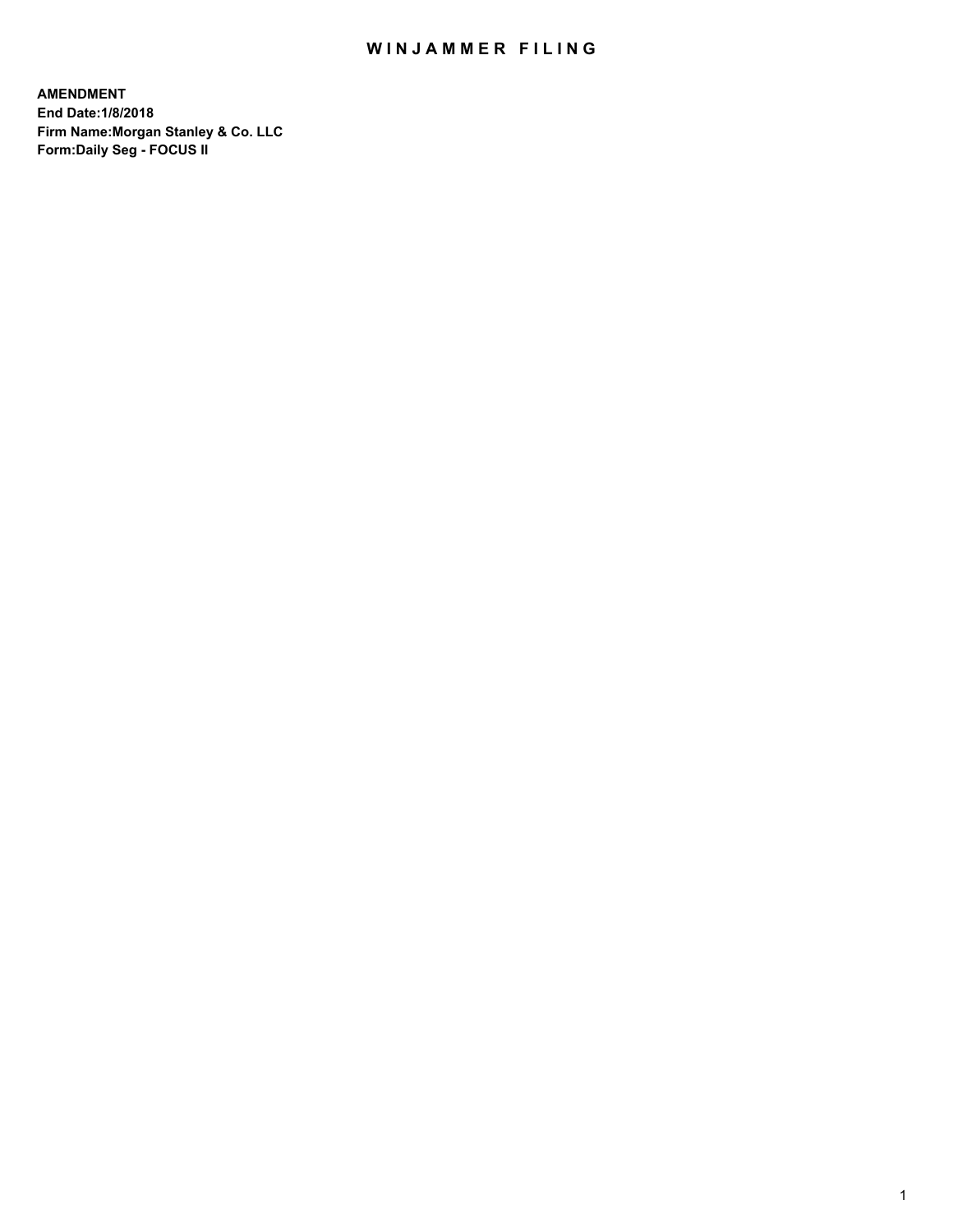#### **AMENDMENT End Date:1/8/2018 Firm Name:Morgan Stanley & Co. LLC Form:Daily Seg - FOCUS II Daily Segregation - Cover Page**

| Name of Company                                                                   | Morgan Stanley & Co. LLC     |
|-----------------------------------------------------------------------------------|------------------------------|
| <b>Contact Name</b>                                                               | Ikram Shah                   |
| <b>Contact Phone Number</b>                                                       | 212-276-0963                 |
| <b>Contact Email Address</b>                                                      | Ikram.shah@morganstanley.com |
| FCM's Customer Segregated Funds Residual Interest Target (choose one):            |                              |
| a. Minimum dollar amount: ; or                                                    | 285,000,000                  |
| b. Minimum percentage of customer segregated funds required:%; or                 |                              |
| c. Dollar amount range between: and; or                                           | 0 <sub>0</sub>               |
| d. Percentage range of customer segregated funds required between:% and%.         | 0 <sub>0</sub>               |
| FCM's Customer Secured Amount Funds Residual Interest Target (choose one):        |                              |
| a. Minimum dollar amount: ; or                                                    | 140,000,000                  |
| b. Minimum percentage of customer secured funds required:%; or                    |                              |
| c. Dollar amount range between: and; or                                           | <u>00</u>                    |
| d. Percentage range of customer secured funds required between: % and %.          | 0 <sub>0</sub>               |
| FCM's Cleared Swaps Customer Collateral Residual Interest Target (choose one):    |                              |
| a. Minimum dollar amount: ; or                                                    | 92,000,000                   |
| b. Minimum percentage of cleared swaps customer collateral required:% ; or        |                              |
| c. Dollar amount range between: and; or                                           | <u>00</u>                    |
| d. Percentage range of cleared swaps customer collateral required between:% and%. | 00                           |

Attach supporting documents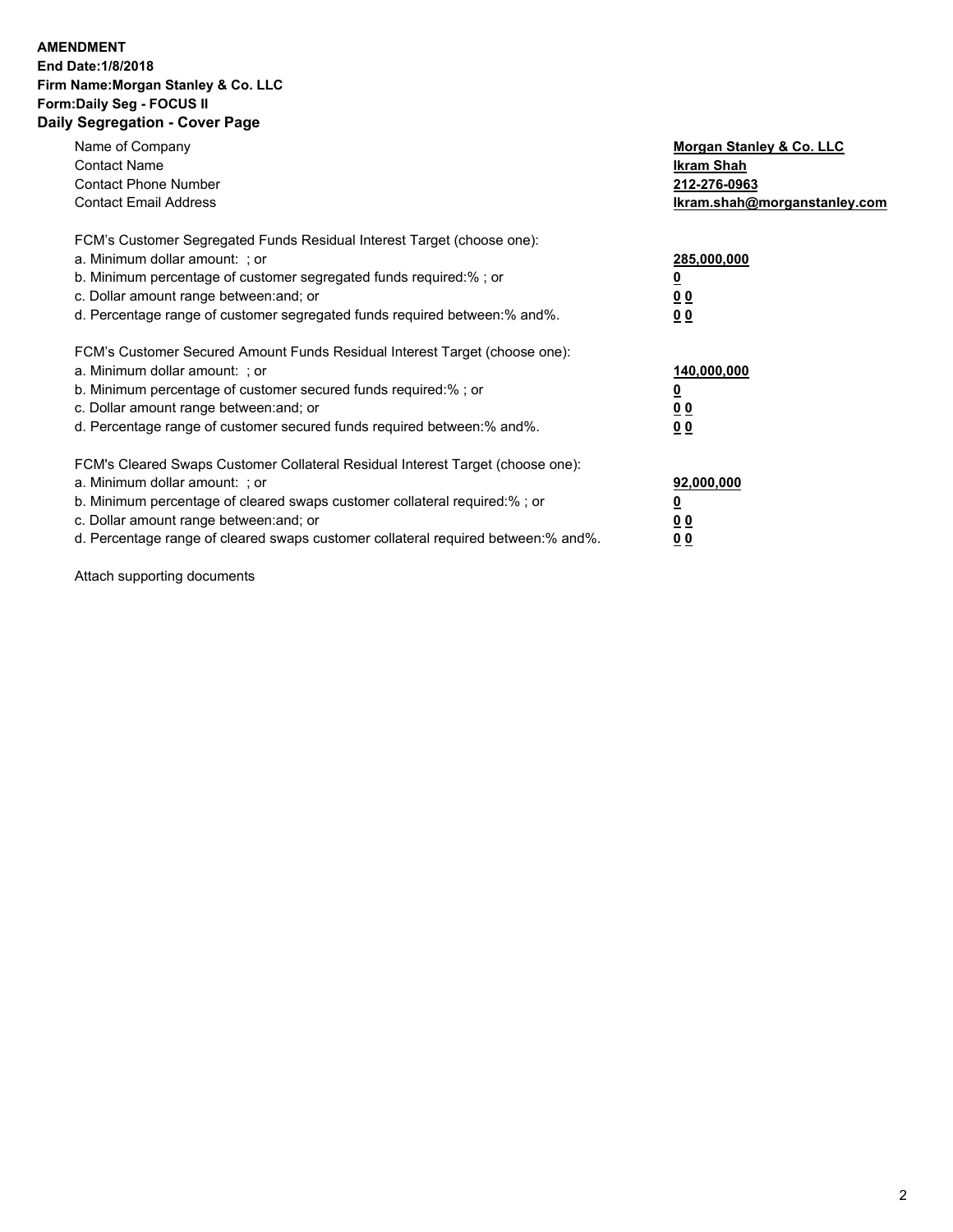### **AMENDMENT End Date:1/8/2018 Firm Name:Morgan Stanley & Co. LLC Form:Daily Seg - FOCUS II**

#### **Daily Segregation - Secured Amounts**

Foreign Futures and Foreign Options Secured Amounts Amount required to be set aside pursuant to law, rule or regulation of a foreign government or a rule of a self-regulatory organization authorized thereunder **0** [7305] 1. Net ledger balance - Foreign Futures and Foreign Option Trading - All Customers A. Cash **2,800,215,102** [7315] B. Securities (at market) **1,665,100,556** [7317] 2. Net unrealized profit (loss) in open futures contracts traded on a foreign board of trade **831,491,099** [7325] 3. Exchange traded options a. Market value of open option contracts purchased on a foreign board of trade **8,319,084** [7335] b. Market value of open contracts granted (sold) on a foreign board of trade **-11,889,770** [7337] 4. Net equity (deficit) (add lines 1. 2. and 3.) **5,293,236,071** [7345] 5. Account liquidating to a deficit and account with a debit balances - gross amount **12,817,062** [7351] Less: amount offset by customer owned securities **-9,848,019** [7352] **2,969,043** [7354] 6. Amount required to be set aside as the secured amount - Net Liquidating Equity Method (add lines 4 and 5) 7. Greater of amount required to be set aside pursuant to foreign jurisdiction (above) or line 6. FUNDS DEPOSITED IN SEPARATE REGULATION 30.7 ACCOUNTS 1. Cash in banks A. Banks located in the United States **175,931,331** [7500] B. Other banks qualified under Regulation 30.7 **745,263,843** [7520] **921,195,174** [7530] 2. Securities A. In safekeeping with banks located in the United States **319,955,100** [7540] B. In safekeeping with other banks qualified under Regulation 30.7 **0** [7560] **319,955,100** [7570] 3. Equities with registered futures commission merchants A. Cash **7,643,987** [7580] B. Securities **0** [7590] C. Unrealized gain (loss) on open futures contracts **1,214,305** [7600] D. Value of long option contracts **0** [7610] E. Value of short option contracts **0** [7615] **8,858,292** [7620] 4. Amounts held by clearing organizations of foreign boards of trade A. Cash **0** [7640] B. Securities **0** [7650] C. Amount due to (from) clearing organization - daily variation **0** [7660] D. Value of long option contracts **0** [7670] E. Value of short option contracts **0** [7675] **0** [7680] 5. Amounts held by members of foreign boards of trade A. Cash **2,067,120,182** [7700] B. Securities **1,345,145,456** [7710] C. Unrealized gain (loss) on open futures contracts **830,276,794** [7720] D. Value of long option contracts **8,319,084** [7730] E. Value of short option contracts **-11,889,770** [7735] **4,238,971,746** [7740] 6. Amounts with other depositories designated by a foreign board of trade **0** [7760] 7. Segregated funds on hand **0** [7765] 8. Total funds in separate section 30.7 accounts **5,488,980,312** [7770] 9. Excess (deficiency) Set Aside for Secured Amount (subtract line 7 Secured Statement Page 1 from Line 8)

- 10. Management Target Amount for Excess funds in separate section 30.7 accounts **140,000,000** [7780]
- 11. Excess (deficiency) funds in separate 30.7 accounts over (under) Management Target **52,775,198** [7785]

**5,296,205,114** [7355]

**5,296,205,114** [7360]

**192,775,198** [7380]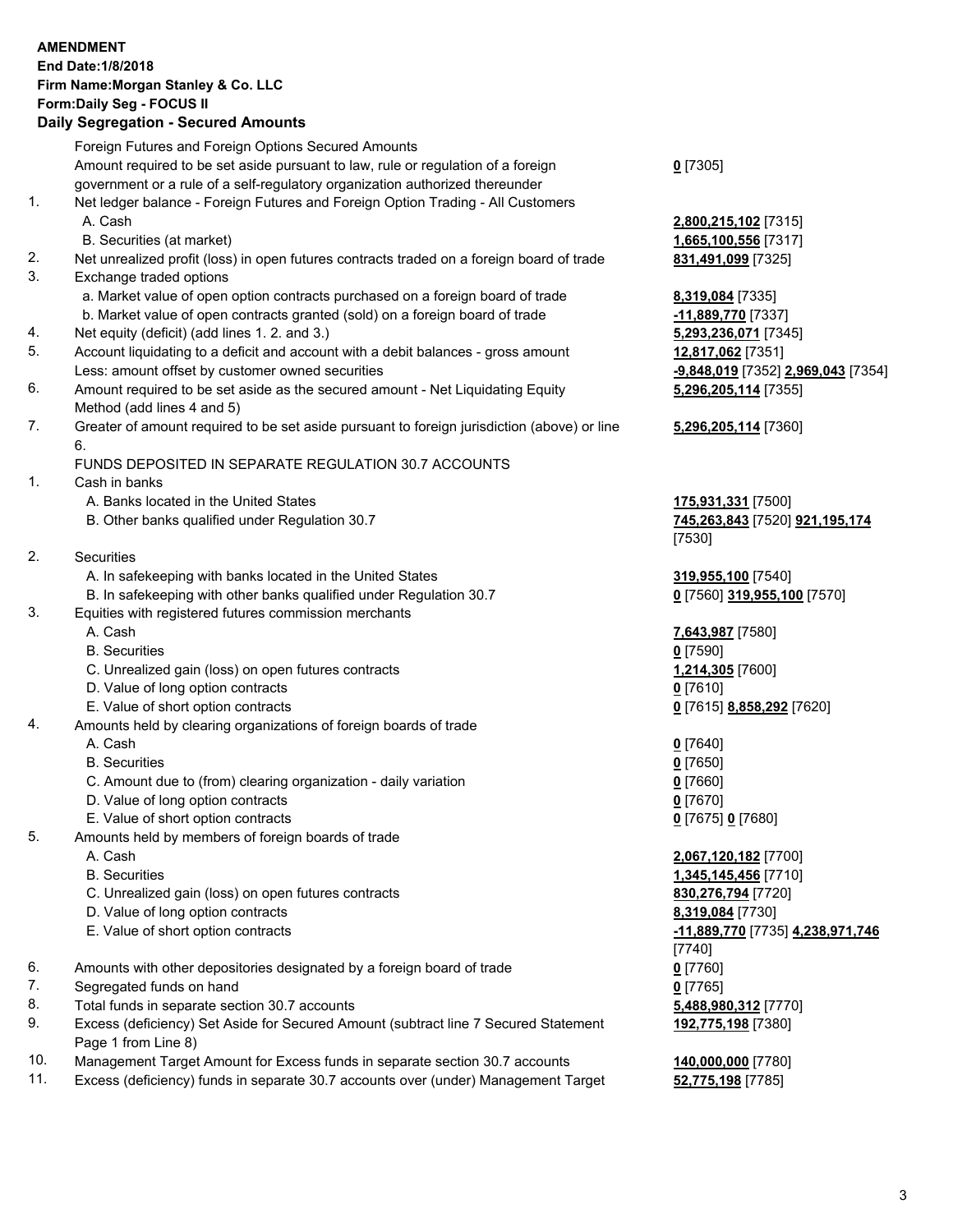#### **AMENDMENT End Date:1/8/2018 Firm Name:Morgan Stanley & Co. LLC**

**Form:Daily Seg - FOCUS II** 

# **Daily Segregation - Segregation Statement**

SEGREGATION REQUIREMENTS(Section 4d(2) of the CEAct)

- 1. Net ledger balance
	-
	- B. Securities (at market) **4,699,727,550** [7020]
- 2. Net unrealized profit (loss) in open futures contracts traded on a contract market **1,613,786,703** [7030]
- 3. Exchange traded options

A. Add market value of open option contracts purchased on a contract market **294,551,833** [7032]

- B. Deduct market value of open option contracts granted (sold) on a contract market **-423,838,243** [7033]
- 4. Net equity (deficit) (add lines 1, 2 and 3) **13,765,061,637** [7040]
- 5. Accounts liquidating to a deficit and accounts with debit balances - gross amount **210,737,344** [7045] Less: amount offset by customer securities **-146,084,172** [7047] **64,653,172**
- 6. Amount required to be segregated (add lines 4 and 5) **13,829,714,809** [7060] FUNDS IN SEGREGATED ACCOUNTS
- 7. Deposited in segregated funds bank accounts A. Cash **4,219,564,955** [7070]
	- B. Securities representing investments of customers' funds (at market) **0** [7080]

C. Securities held for particular customers or option customers in lieu of cash (at market)

- 8. Margins on deposit with derivatives clearing organizations of contract markets A. Cash **5,289,158,980** [7100]
	- B. Securities representing investments of customers' funds (at market) **0** [7110]

C. Securities held for particular customers or option customers in lieu of cash (at market)

- 9. Net settlement from (to) derivatives clearing organizations of contract markets **79,662,714** [7130]
- 10. Exchange traded options
	- A. Value of open long option contracts **294,551,833** [7132]
	- B. Value of open short option contracts **-423,838,243** [7133]
- 11. Net equities with other FCMs
	- A. Net liquidating equity **4,686,064** [7140]
	- B. Securities representing investments of customers' funds (at market) **0** [7160]

C. Securities held for particular customers or option customers in lieu of cash (at market)

- 12. Segregated funds on hand **0** [7150]
- 13. Total amount in segregation (add lines 7 through 12) **14,163,513,853** [7180]
- 14. Excess (deficiency) funds in segregation (subtract line 6 from line 13) **333,799,044** [7190]
- 15. Management Target Amount for Excess funds in segregation **285,000,000** [7194]
- 16. Excess (deficiency) funds in segregation over (under) Management Target Amount Excess

A. Cash **7,580,833,794** [7010]

[7050]

**908,832,415** [7090]

**3,790,895,135** [7120]

**0** [7170]

**48,799,044** [7198]